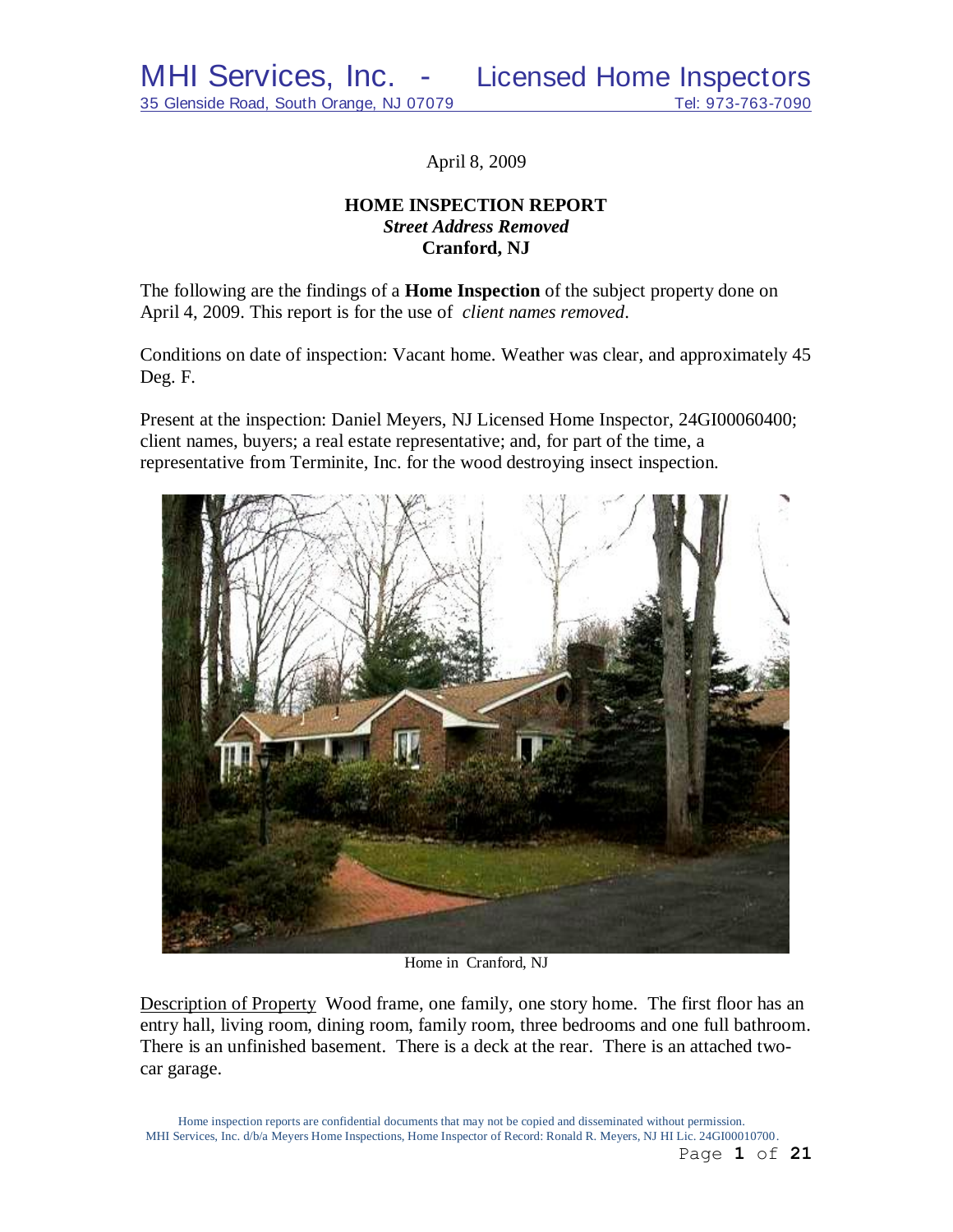## EXTERIOR ASPECTS OF THE PROPERTY

#### Exterior Soil Grading and Drainage

Soil Grade & Clearance to Wood Elements of the Home:

**Soil is close to siding and structure in some areas. This is conducive to wood destroying insect entry.**

Drainage Conditions:

- o **Adverse, due to lack of maintenance to or missing components of the roof drain system.**
- o **This home is located in a low area which may be prone to seasonal flooding.**
- o **Evidence of water accumulation near the left front of the home was found.**

*If present, inadequate soil clearance to wood frame structure or adverse soil grading can result in damage to the wood frame structure and masonry foundation due to chronic wet conditions.*

**Recommendations:**

- **See Roof Drainage System section.**
- **See Basement section – additional drainage measures may be advisable.**
- **Inquire with legal counsel regarding the need for flood insurance.**

Landscaping, Retaining Walls and/or Fences

- o **Overgrown vegetation is close to or in contact with the sides of the house of some areas.**
- o **Trees or tree branches adversely impacting the home, particularly a tree at the left rear which is in contact with the roof.**



Tree at the left rear

**The above conditions are conducive to wood destroying insect entry, and can cause damage to the roof and siding.**

**Recommendation:**

**Have trees, shrubs and plants trimmed back or removed so they are no**   $\bullet$ **longer in contact with or overhanging the home.**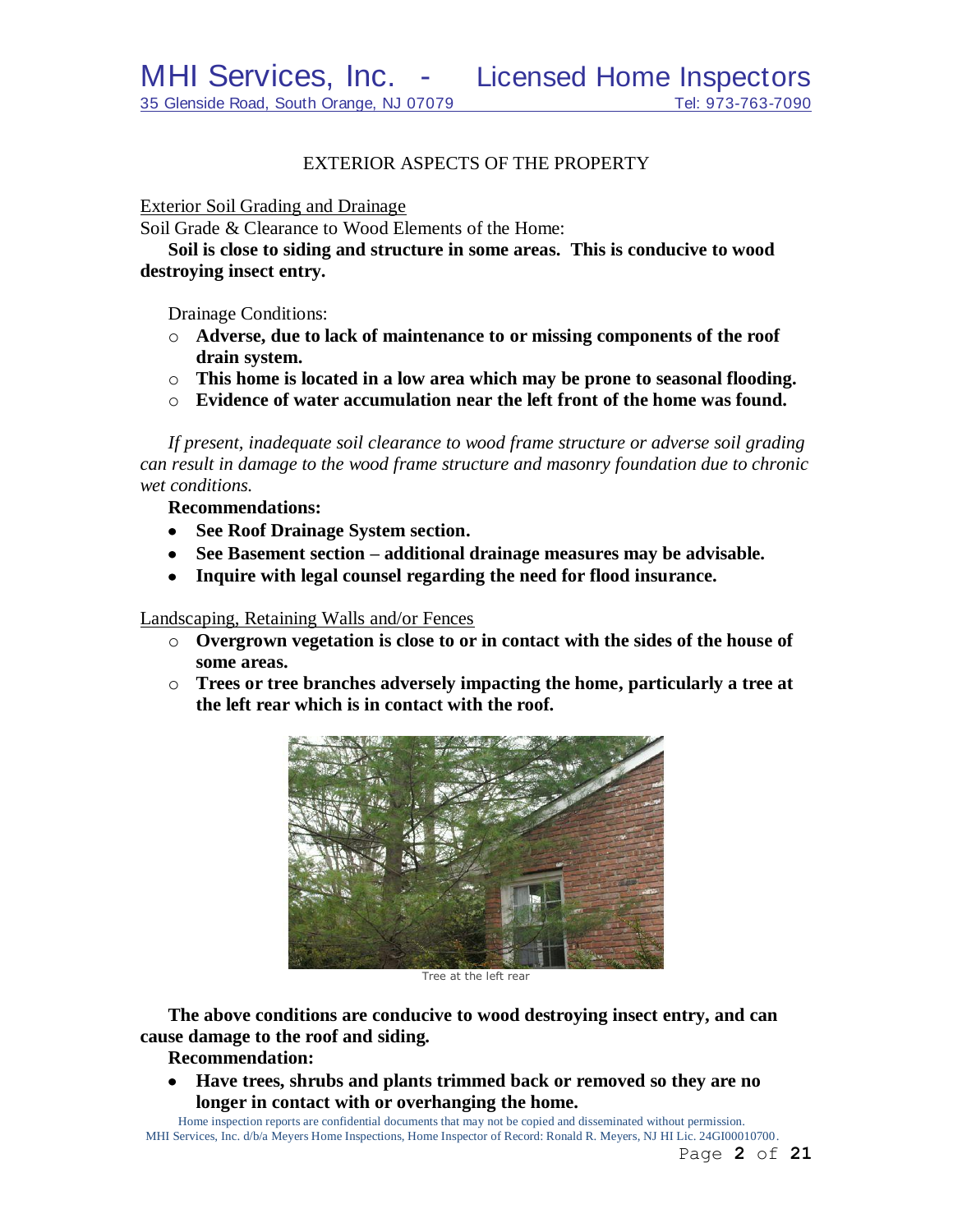Driveway & Paths

Driveway Type: Asphalt. Driveway Condition: Functional. Path Type: Brick. Path Condition: Some wear, but currently functional. Sidewalk Type: None present.

#### Deck

Type: Wood structure with composition board surface. Location: Rear Elevation above grade level (approximate): 2 ft. Structure Condition: Functional Surface Condition: Functional

Railing Condition: The railing was tested and was found to be sound on the date of inspection.

Stairs Condition: Functional

Patio None present.

#### Description & Condition of Entrances

Front Door: Clad wood and glass, in functional condition, **with the exception of a missing plate for the deadbolt lock.**

Front Entry Area: Covered brick, with some wear, but in currently functional condition.

Back Door: Swinging glass, in functional condition.

Back Entry Area: The rear deck, in functional condition.

#### **Recommendations:**

**Have a locksmith install an appropriate deadbolt lock plate for the front door.**

#### Exterior Facades

Front, Type: Brick and Vinyl siding. Rear, Type: Vinyl siding. Left, Type: Brick. Right, Type: Brick and Vinyl siding. Condition:

- o Most sections of facades are functional.
- o **The brick facade at the left front corner has cracked. This has been caused by settlement of the foundation in this area (see Structural Supports section).**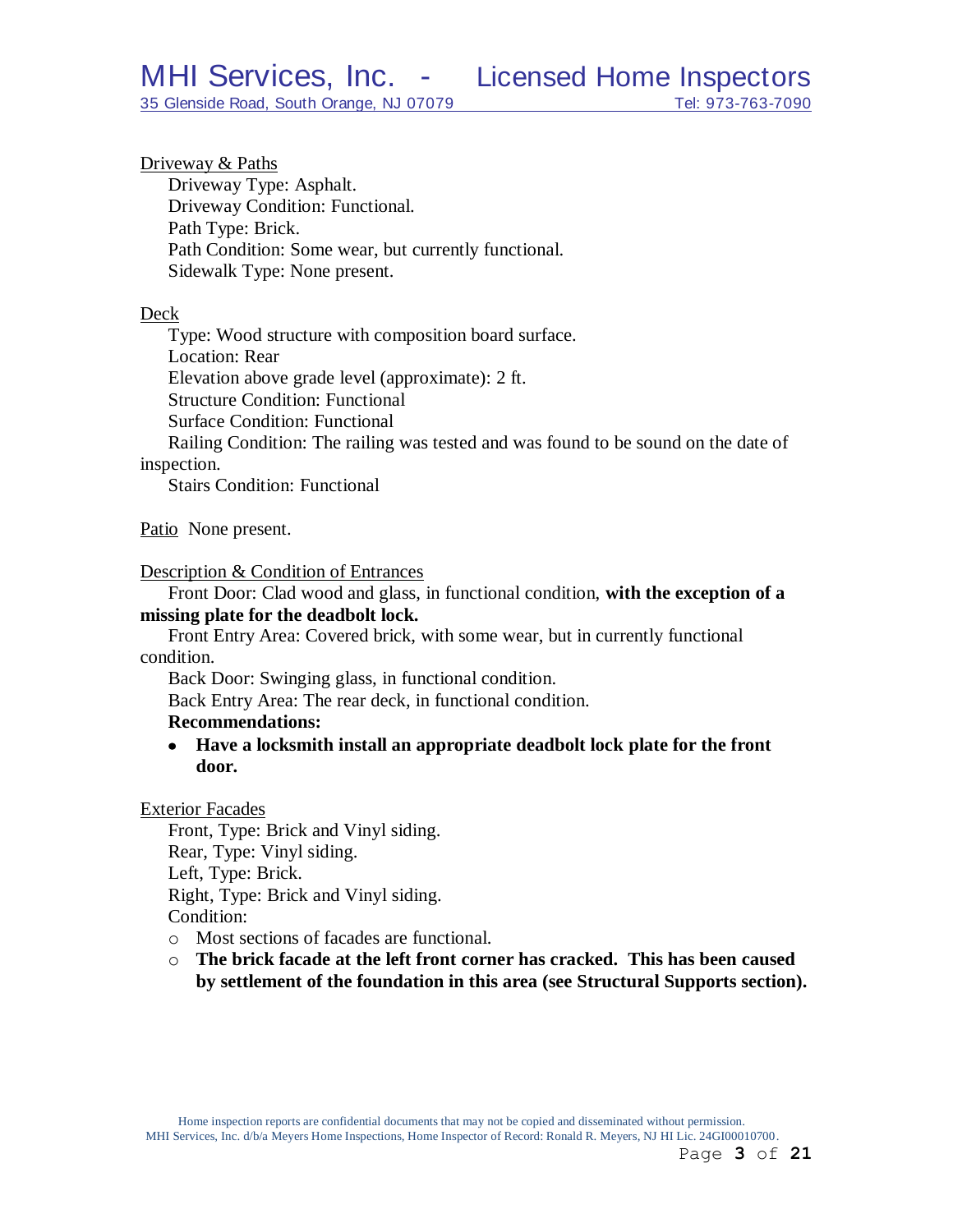

Patched cracks at the left front brick facade

Trim, Type: Vinyl, metal, wood. Condition:

o **Wood columns on the front entry area are damage by exposure to water and rot.**



Water damage to the base of wood columns

o **Wood trim at the base of the garage door frame areas has sustained water and insect damage.**

o **Trim on the front bay window extension is soft, and will tend to collect water. Recommendations:**

- **See Structural Supports section.**
- **Have water and insect damaged wood colums and trim repaired or replaced.**
- **Have metal trim on front bay windows modified or repaired to allow water to drain off.**
- **See Roof Drainage System section.** $\bullet$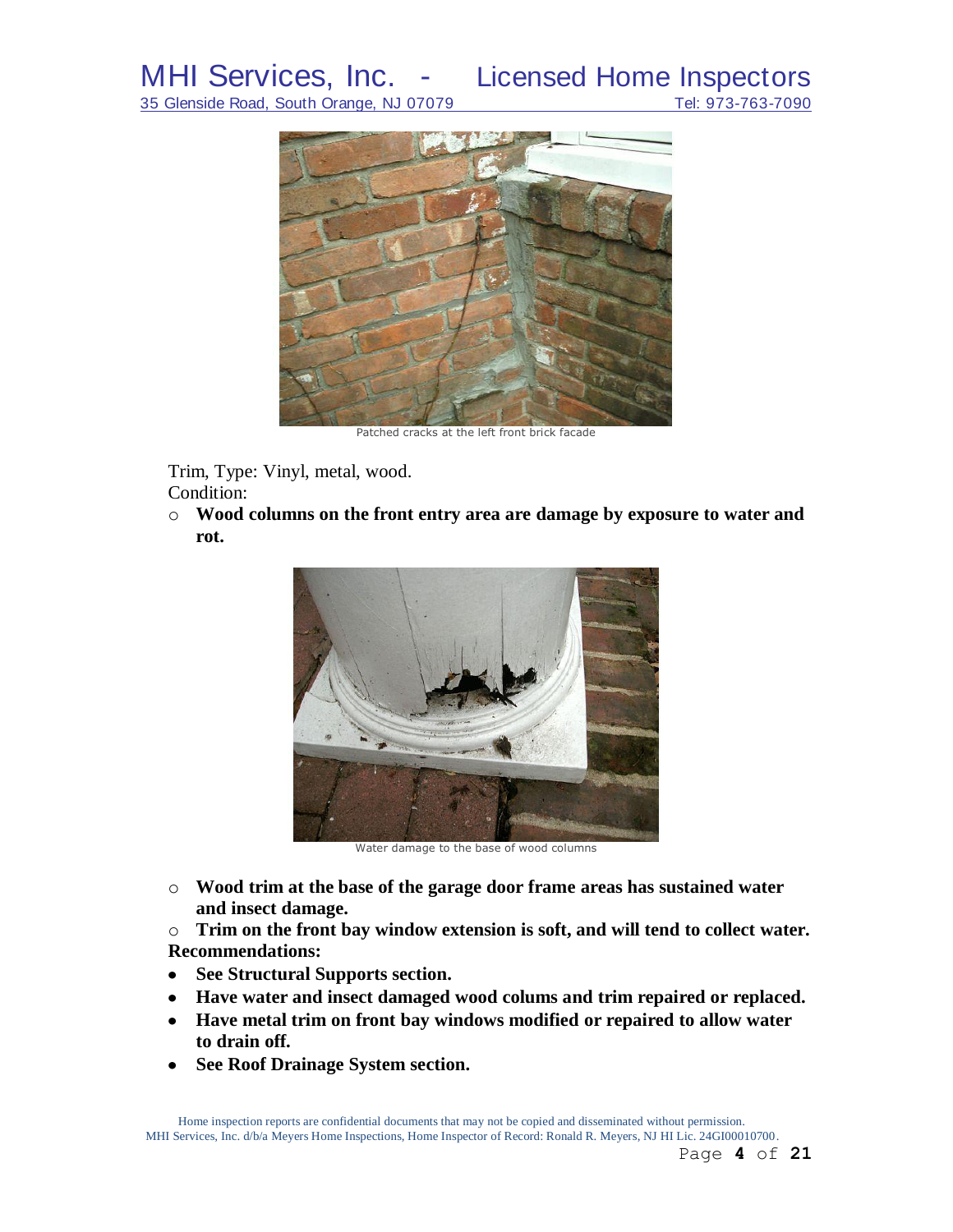Windows Mostly replacement vinyl frame, double hung, double glazed units.

A representative number of windows were tested. All windows were visually examined.

Condition:

- o Most windows were found to be in functional condition on the date of inspection.
- o **Some casement windows have missing cranks.**
- o **One window at the rear is fogged (water vapor staining between panes).**

**Recommendations:**

- **Have missing window cranks replaced.**
- **Have the fogged window glazing panel(s) replaced.**

Roof Drainage System Roof drainage is by metal gutters and leaders (downspouts) attached to the roof and siding.

Conditions:

o **Gutters / downspouts are not present on most sections of the roof. This is allowing water to accumulate at the base of the home, which can cause water entry into the basement / crawlspace and/or foundation settlement (both of which have occurred at the left front).**



No rain gutters present on most sections of the roof

*Inadequate or defective roof drainage systems, if present, can lead to water entry into the basement, foundation damage and/or roof leakage.*

## **Recommendations:**

- **Have a qualified gutter company install gutters and downspouts on all major sections of the roof edges, including the front bay window extension.**
- **Direct all downspout discharge points as far away and downhill from the base of the home as is practical.**
- **Have the roof drainage system cleaned and maintained on a regular basis by a qualified gutter maintenance company.**

# CHIMNEYS & VENTS- EXTERIOR VISIBLE CONDITION

Masonry Chimney(s) This home has one masonry chimney.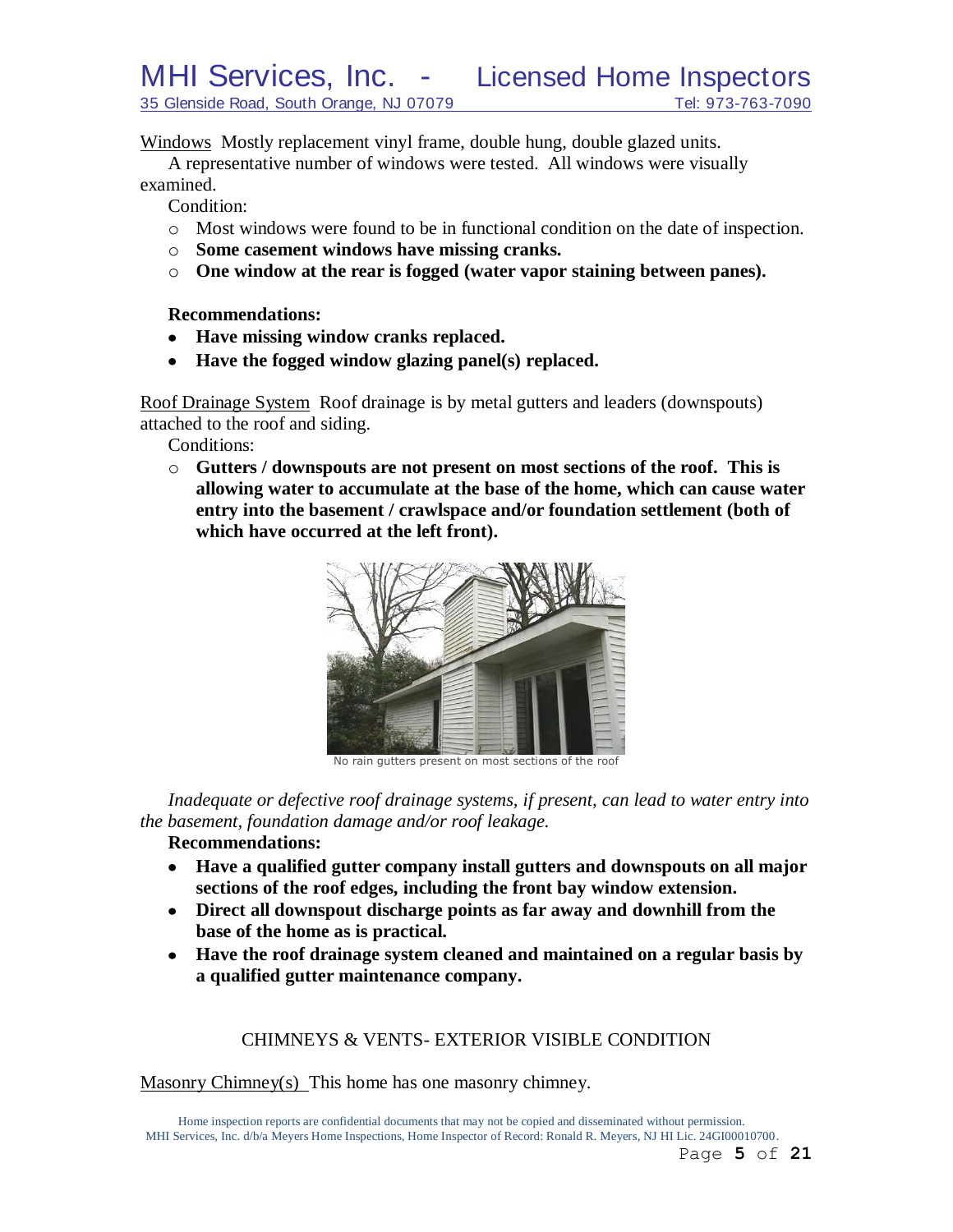The exterior of the masonry chimney was inspected by the following methods:

- o Visual observation from the ground with the aid of field glasses.
- o Partially from within the basement, attic and/or other interior spaces.

## **Condition:**

- o **Chimney flashings appear to be older. Leakage is more likely to occur around older chimney flashings.**
- o **Some cracks, loose and missing sections of mortar were seen on the upper sections of the chimney. Lack of maintenance to the exterior and exterior damage strongly suggests the presence of interior hidden defects.**
- o **The chimney is now aging, and the possibility of interior flue blockage or other interior damage is increased.**

**Recommendations:**

- **The National Fire Protection Association and the National Chimney Sweep Guild recommend that, due to the advanced age or other conditions, a Level-2 Inspection of the chimney and internal components be done to rule out hidden potential safety defects, and we recommend this as well***.*
- **Have a qualified chimney contractor service or repair the chimney as required to assure long term function and safety.**

# STRUCTURAL COMPONENTS

## Foundation Walls & Structural Supports

This home is built partly over a full basement with a raised masonry concrete block foundation, and partly over a concrete floored crawlspace on the left side, connected to the interior of the basement.

Foundation Wall Condition:

- o **Vertical cracks with forward displacement of the foundation wall are present at the left front corner of the home. Cracks of this type that are more than 3/16 inch wide or have other complicating factors such as wall displacement, or evidence of prior patching that has opened up, are not minor, and are considered to be structural defects in need of repair. Our home inspection found foundation wall cracks of the type and degree described above.**
- o **Water accumulation at the left front of the home has likely contributed to foundation settlement and cracks.**

*Limitation of our Ability to Inspect: Some parts of the masonry foundation walls and concrete slab were covered with finish materials or access to directly inspect was blocked by furnishings, and this limits our ability to fully evaluate these components. Hidden defects may be present behind finish materials or below ground.*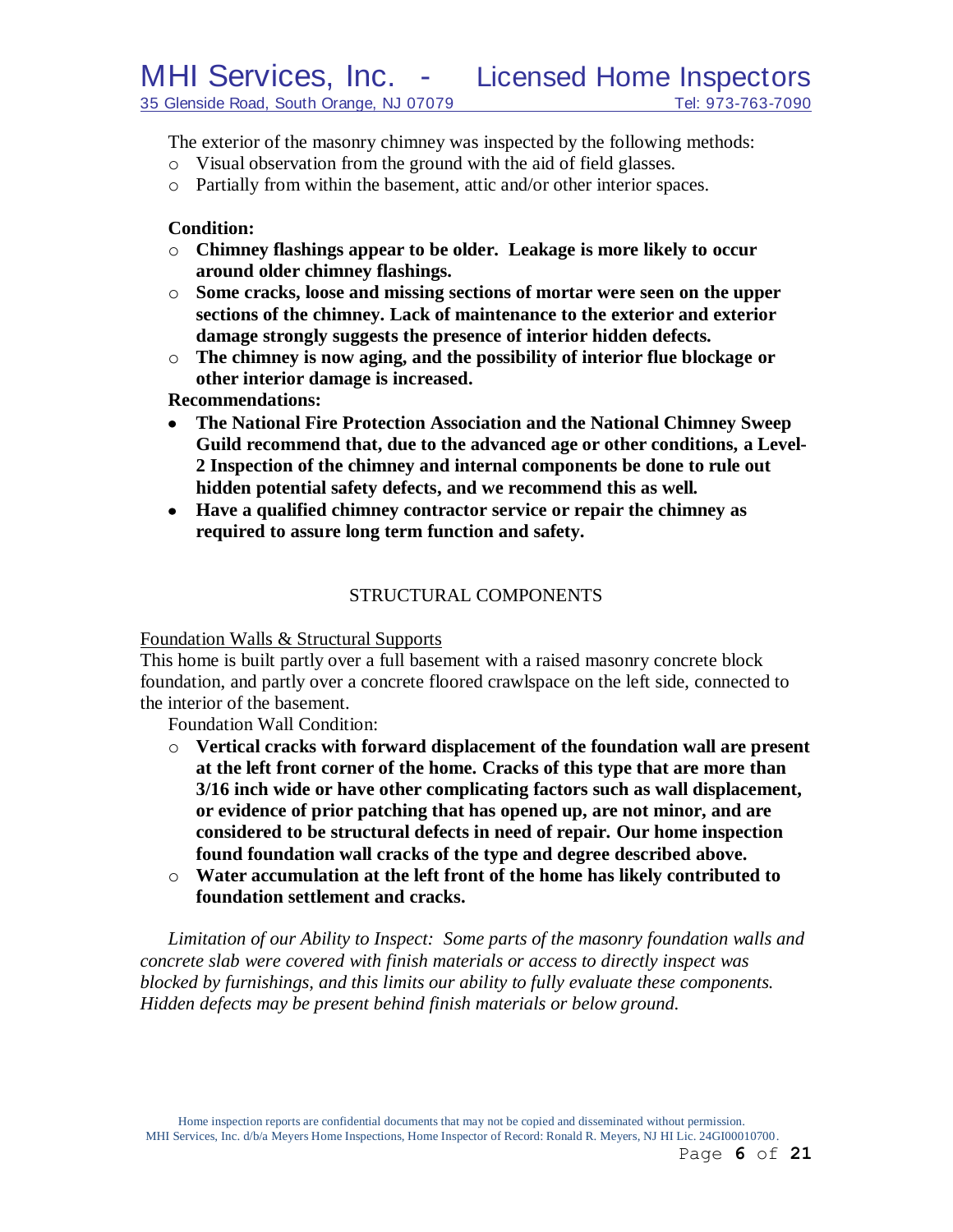35 Glenside Road, South Orange, NJ 07079



Patched cracks in foundation wall visible in crawlspace

Intermediate structural supports: Concrete filled steel tubular columns.

Condition:

## o **Some rust is present at the bottoms of some of the columns.**

Floor Framing: Dimensional lumber floor joists, resting on the foundation walls and on a built up wood main beam.

Condition:

- o **Significant carpenter ant damage is present to a floor joist end at the left front.**
- o **There is a gap between the wood sill plate and the left front corner of the foundation. This appears to be a result of the foundation settlement previously described.**



Gap between foundation and sill plate

Wall Framing: Dimensional lumber, with wood or wood product sheathing on the exterior and plaster or drywall on the interior.

Condition:

- o Walls throughout the home are functionally adequate where visible in most areas.
- o **Some termite damage is present to exterior garage wall framing.**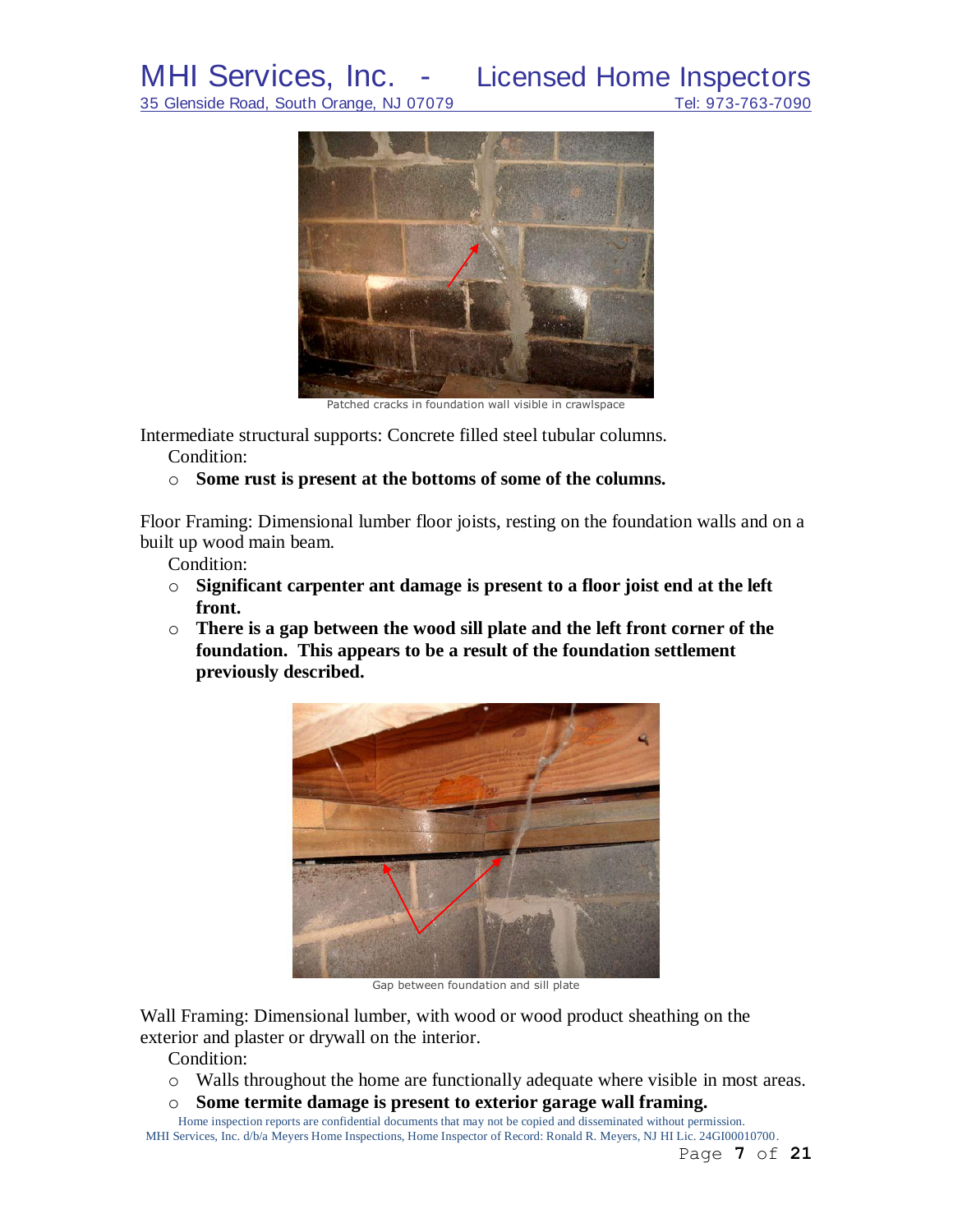Roof framing: Dimensional lumber for a pitched roof. Roof Sheathing: Plywood.

Condition:

o Visible portions of roof framing and sheathing were functionally adequate on the date of inspection.

*Note: Finish materials in the home prevented access to directly inspect the foundation walls and structural supports, and our findings are limited by this*.

## **Recommendations:**

- **Have a qualified contractor familiar with foundation wall repairs further evaluate and reinforce or adequately repair the settled section of the masonry foundation at the left front corner. This may require excavation to expose the foundation footing and underpinning of the footing as may be determined by the further specialist evaluation.**
- **See Roof Drainage section – make sure water around the home is well controlled, with no accumulation near the base of the home. This can help reduce the possibility of additional foundation settlement in the future.**
- **See the separate wood destroying insect report from Terminite, Inc. for more information relating to the wood framing of this home. Since evidence of wood destroying insect infestation is found, then be aware that further evaluation may be required to assure that hidden damage to structural members is not present.**
- **Have a qualified contractor familiar with wood destroying insect damage repair further evaluate and repair wood destroying insect damage to the left front floor joist and to the exterior garage wall between the two doors.**

Wood Destroying Insects We do not inspect for wood destroying insect infestation, however as a convenience and as a matter of expedience, an inspection for the presence of wood destroying insects has been ordered by us for this property. The official results of this wood destroying insect inspection will be sent to you under separate cover by the provider of this service, Terminite, Inc, Tel: 908-353-6938.

## **Recommendations:**

**Carefully read the separate wood destroying insect report from Terminite, Inc. and be guided by the recommendations therein.**

# ROOFS

The roofs, flashings and penetrations were inspected by the following methods:

- o Visual observation from the ground with the aid of field glasses.
- o Partially from within attic crawlspaces.
- o Finish materials on ceilings and walls on the upper living level were tested where possible with a moisture meter.
- o The underside of the roof was tested where possible with a moisture meter.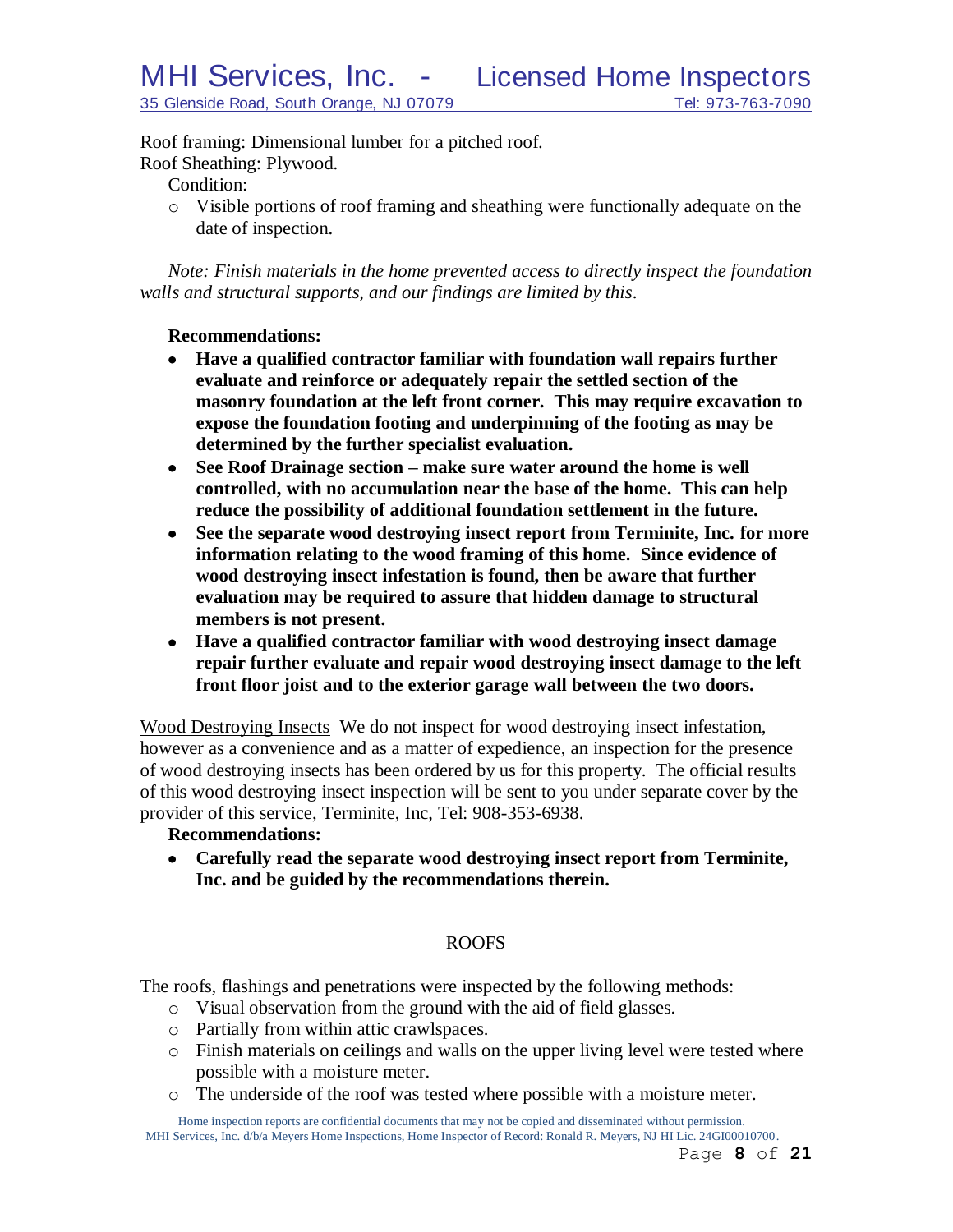Roof Type and Description: The roofs are pitched and covered with asphalt shingles.

Condition:

- o **Roof shingles appeared to have moderate wear.**
- o **Some roof flashings may be older than the currently installed roof. Leakage is more likely to occur around old flashings.**

Roof Ventilation:

- o Gable end vents.
- o Ridge vents **the ridge vent may not be open. Roof ventilation may not be adequate. Roof sheathing does not appear to have been cut out around the ridge vent as it should have been.**
- o Soffit vents.

*Inadequate roof ventilation can lead to damage to the roof structure, reduced shingle life or mold conditions in the attic.*

#### **Recommendations:**

- **Have a qualified roofer further evaluate the roof for wear and/or leakage, and make repairs as necessary to ensure a long term leak free condition.**
- **Have a qualified roofer open the ridge vent as necessary and ensure that roof ventilation is adequate.**

*Note: Our roof evaluation consists of an inspection of the exterior surface covering, including an inspection of visible flashing details. A steeply pitched roof is usually inspected from the ground by use of binoculars. If safely accessible, a moderately pitched roof will be mounted and walked for close inspection. The underside of the roof decking is also closely inspected where accessible, and we use a professional moisture meter to evaluate stained areas that may be evidence of leakage. The interior finished surfaces of the home, especially ceilings and walls at the top or attic floor, are also inspected for evidence of leakage, and a moisture meter is used to evaluate suspect areas.*

*If we see evidence of roof leakage, we will say so in our report, and recommend that further evaluation and repair or roof replacement be done. Often we see stains on the underside of the roof deck or at ceilings that strongly suggest that the roof has leaked. Depending on the season of the year and recent weather, as well as recent painting or repair done by the owner, we may not be able to say if the roof is currently leaking. What we can say with certainty, is that all roofs eventually leak, and for older homes, parts of the roof system such as flashings in valleys or at the chimneys and plumbing vents may never have been replaced even if the roof surface has been re-covered. Consequently, our inspection report should not be taken as a guarantee that the roof will not leak, but simply as a report on the condition of the roof as we found it on the date of inspection.*

# ELECTRICAL, MECHANICAL, AND HEATING & COOLING SYSTEMS

Electrical System

Voltage: 240/120 volts Ampere Capacity: 100 amperes. Service entrance location: Overhead. **The service entrance cable is older and insulation is frayed.**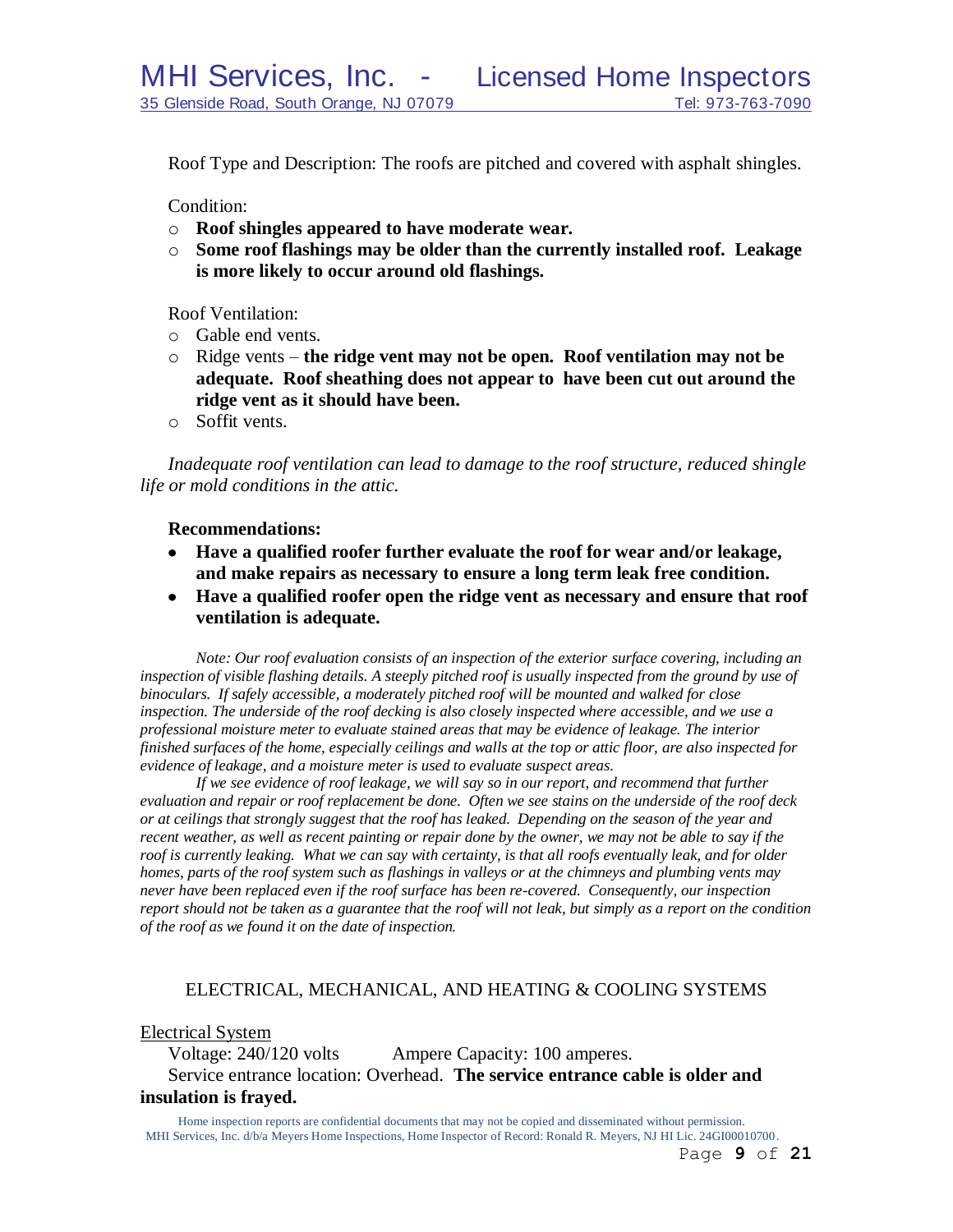

Frayed insulation on electrical service entrance cable

Electrical Grounding: Metallic water main.

Circuit Breaker and/or Fuse panels:

o Circuit breaker main panel located in the basement.

Circuit Breaker/Fuse inspection methods:

o Removal of panel cover with inspection of wiring on the interior.

Conditions: Visual inspection of the components and wiring within circuit breaker panel(s) found the following condition(s):

o **This breaker panel is an older type and does not have a single main breaker to disconnect service. This type of panel is no longer considered to be appropriate for a single family detached residence.**



Obsolete breaker panel with no single main breaker

Branch circuit wiring:

- o Plastic sheathed cable (Type NM, known as Romex).
- o Metallic sheathed cable (Type M, known as BX).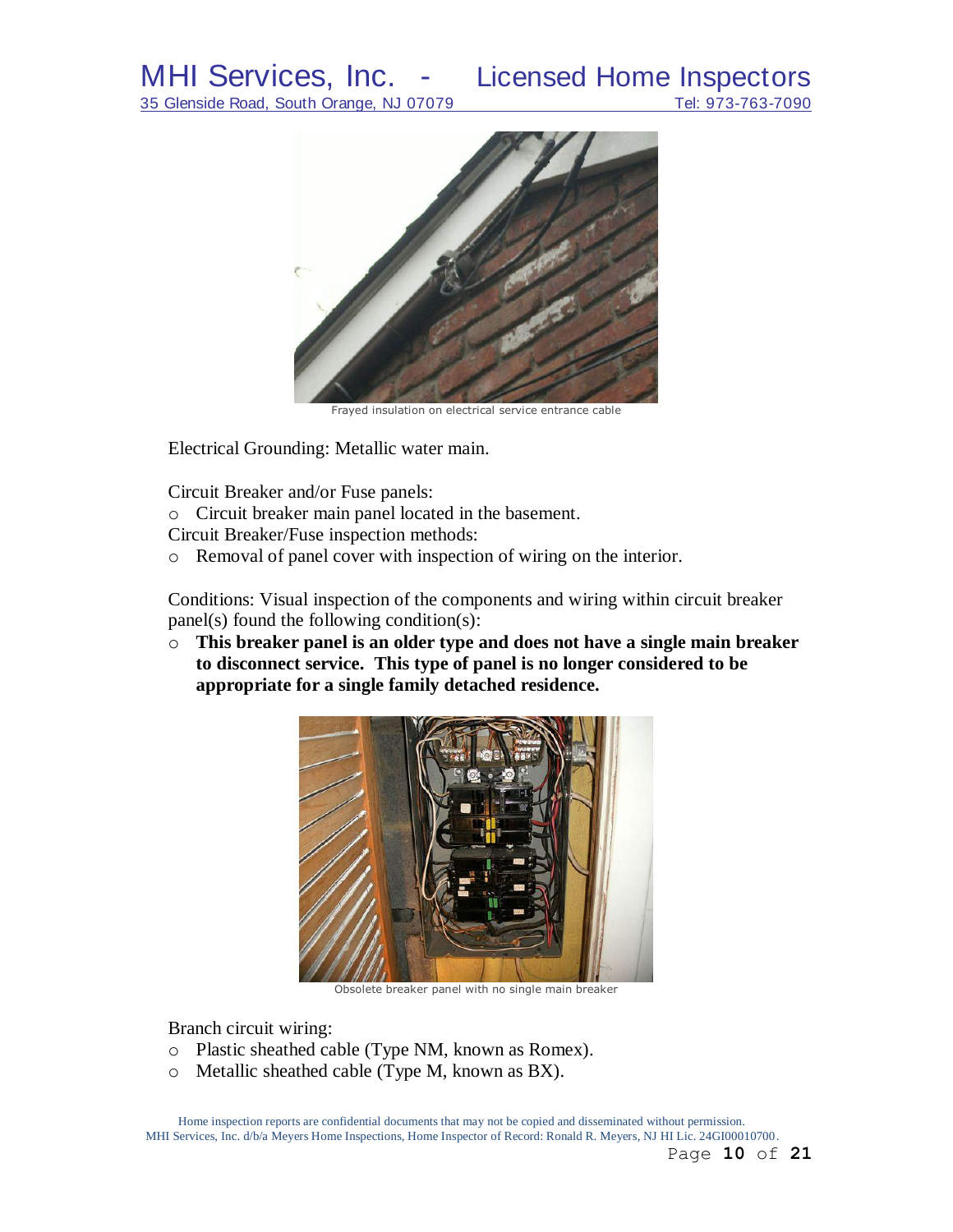MHI Services, Inc. - Licensed Home Inspectors 35 Glenside Road, South Orange, NJ 07079 Tel: 973-763-7090

Branch circuit conductor material appears to be copper for all 15 and 20 ampere solid conductor circuits.

*Note: We inspected for the presence of unacceptable solid conductor aluminum branch circuits, and none were found to be visible. Heavier current dedicated circuits may use conductor material that may be copper or aluminum, either being acceptable.* Conditions:

o **Many uncovered and open electrical junction boxes / exposed electrical connections are present in the basement and elsewhere in the home. This is a hazard.**



Open junction box with exposed wiring

Receptacles are partly grounded three pin units and partly older two pin units. A representative number of 120 volt three pin receptacles were tested, with no functional defects found.

**GFCI electrical receptacles are NOT present in all wet areas of the kitchen and all bathrooms with electrical receptacles.** *GFCI electrical receptacles provide* 

*protection against electric shocks in wet areas.*

**Recommendations:**

- **Have a licensed electrician replace the obsolete breaker panel with a new,**   $\bullet$ **modern breaker panel with a single main breaker. Replace the frayed overhead feed cable and upgrade total service capacity to 200 amperes in the process of these replacements.**
- **Have a licensed electrician install functional GFCI electrical receptacles in all wet areas of the home including kitchens and bathrooms that lack them.**
- **Have a licensed electrician ensure that all open junction boxes / exposed electrical connections are appropriately covered / enclosed so that all hazards are eliminated**

Plumbing System

Water Main Material: Copper tubing**.** Water Main and Main water shutoff valve Location: Basement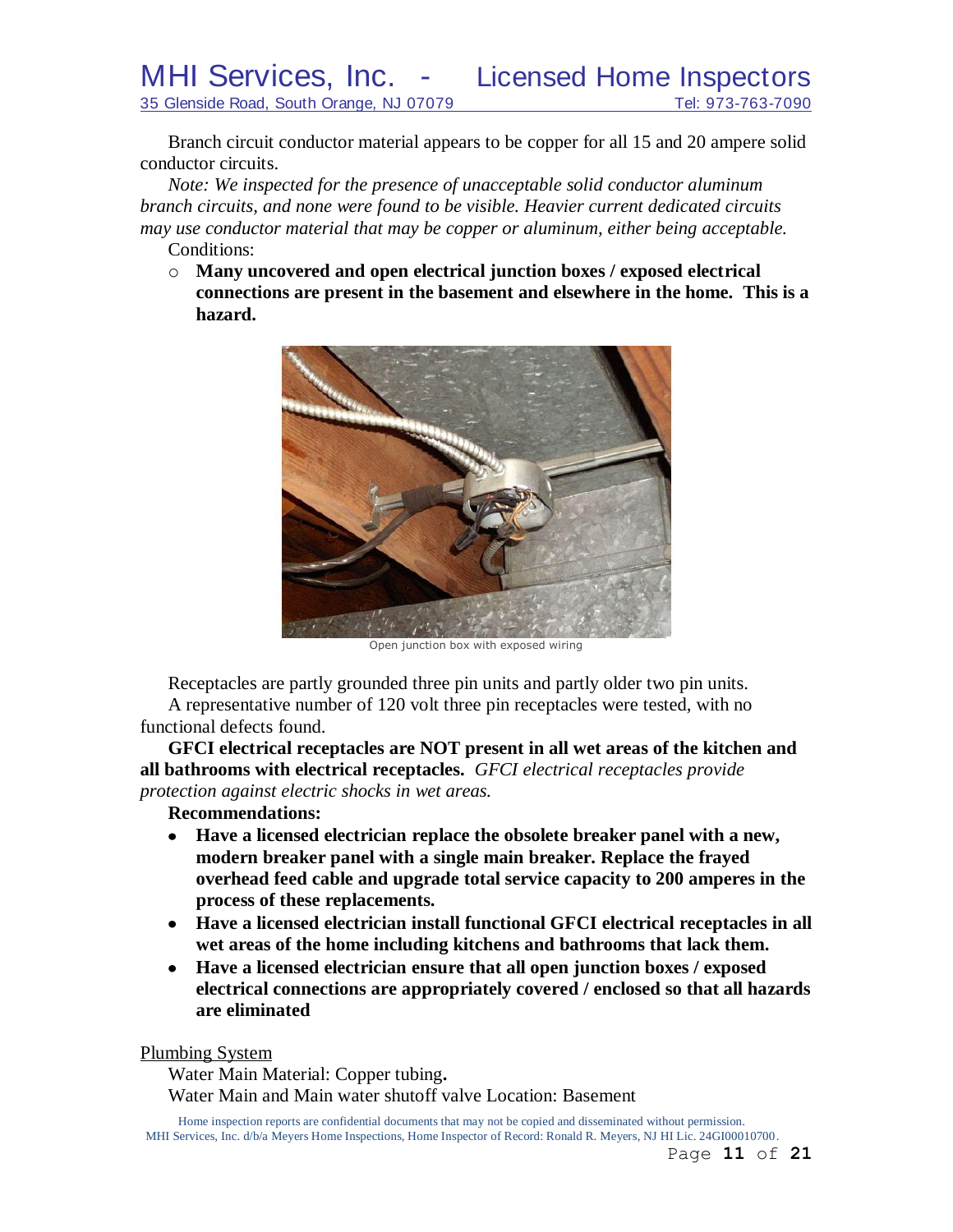Water Main Condition: Functional Main Shutoff Valve Condition: Functional

Visible Interior Water pipe material: Copper tubing.

Visible Water pipe Conditions:

- o Water pipe itself is functional.
- o **Some older shutoff valves have significant corrosion and signs of leakage.**

Waste Disposal system type: Waste disposal appears to be a public system (sewer system), however this could not be confirmed.

Drain and vent pipe material: Old iron, and also newer Plastic.

Drain pipe Conditions: Functional on the date of inspection, as determined by a limited operation of multiple plumbing fixtures.

*Comment on Old Buried or Cast Iron Drain Pipes: Sections of the drain pipe are now very old, and may have significant internal corrosion or hidden internal defects, and may have limited additional service life. This home inspection cannot properly evaluate buried or very old sections of drain or waste pipe.*

## **Recommendations:**

- **Have a plumber replace the older water supply shutoff valves with corrosion or leakage.**
- **To determine the true condition of the waste and drain pipes we recommend that a plumber inspect them internally using a specialized video camera.**

Domestic Hot Water Heater

Water Heater Type: Standard Tank. Water Heater size, gallons: 30

Heating Method/Fuel: Oil

Age: Estimated to be 16 years, *however the exact age could not be determined with certainty.*

Typical Service Life: 8-10 years Condition:

o **Past the end of designed service life – leakage or other failure is now more likely to occur.**

# **Recommendations:**

- **Replacement of the hot water heater with a new unit by a plumber.**
- **Consider replacement of this oil fired water heater with an electric hot water heater, or natural gas fired hot water heater (if natural gas service can be obtained).**

Natural Gas Piping No natural gas service appears to be present for this home.

Heating System

System Type: Forced air furnace. Number of Zones: 1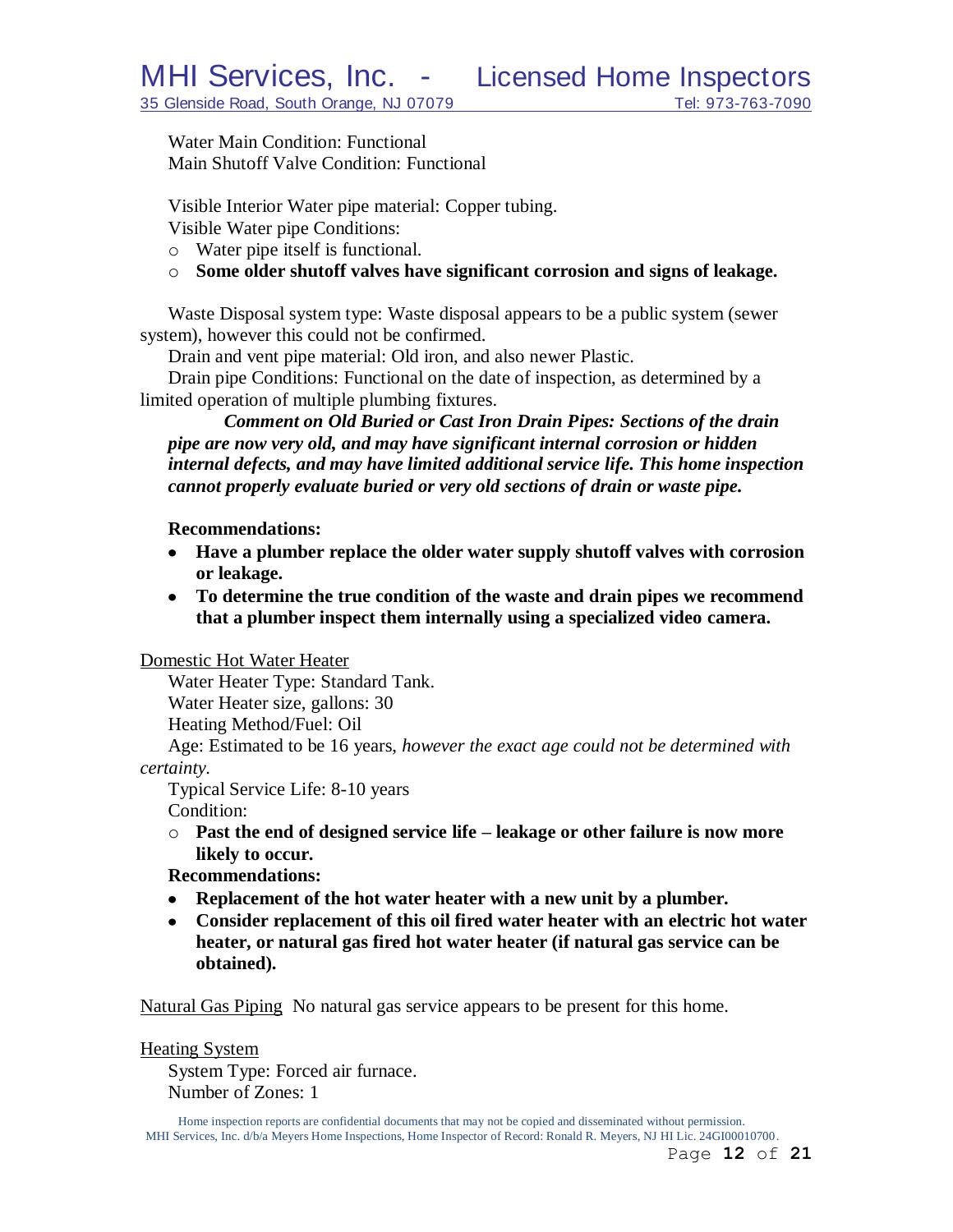Fuel: Oil. Location: Basement Estimated age: 16 years. Typical service life: 20 years, although maintenance is often required before this time.

Physical Condition of Visible Components of the Heating System: Satisfactory.

Heating System Venting: Metal flue pipe to masonry chimney.

Operational Test of Heating System: The heating system activated when heat was called for by the thermostat.

**Conditions:**

- o **The oil burner took a long time to ignite, and was cycling on and off frequently. This is not normal operation for an oil fired furnace.**
- o **The heating components are more than 50% through designed service life, the possibility of hidden internal defects that can affect function and safety is increased.**

**Recommendations:**

- **Further evaluation of the heating system components by a qualified**   $\bullet$ **specialist, with repair as necessary to restore normal operation, and to assure that hidden defects or safety related issues are not present.**
- **Oil heating equipment requires annual service. Have the oil heating equipment serviced annually by a qualified oil heating technician.**

*Note: The heating system inspection consists of visual evaluation of the exterior casing, connection pipes and fittings, normal and automatic controls, as well as venting components. A limited inspection of the internal components of the heating system are also part of this inspection, however full inspection of interior components and heat exchangers is not possible without extensive disassembly, which is not done in a home inspection. Operation of the system is done using normal controls unless hot weather or the health and safety of the occupants makes this impossible or inadvisable. In seasonably warm weather we may not be able to operate the heating system for a long enough period of time to discover defects that may only become apparent when the system has been operating near full capacity for an extended period of time. For heating systems that appear to be more than 50% through their design life, we recommend further evaluation by a qualified specialist to assure that hidden defects or safety related issues are not present. All heating systems need regular maintenance to remain in satisfactory operating condition, and we recommend that you adhere to a regular maintenance schedule. If a heating system shows evidence of deferred maintenance or service, then we recommend that you schedule such service before you close on the property as this may disclose conditions that may be hazardous or conducive to premature failure.*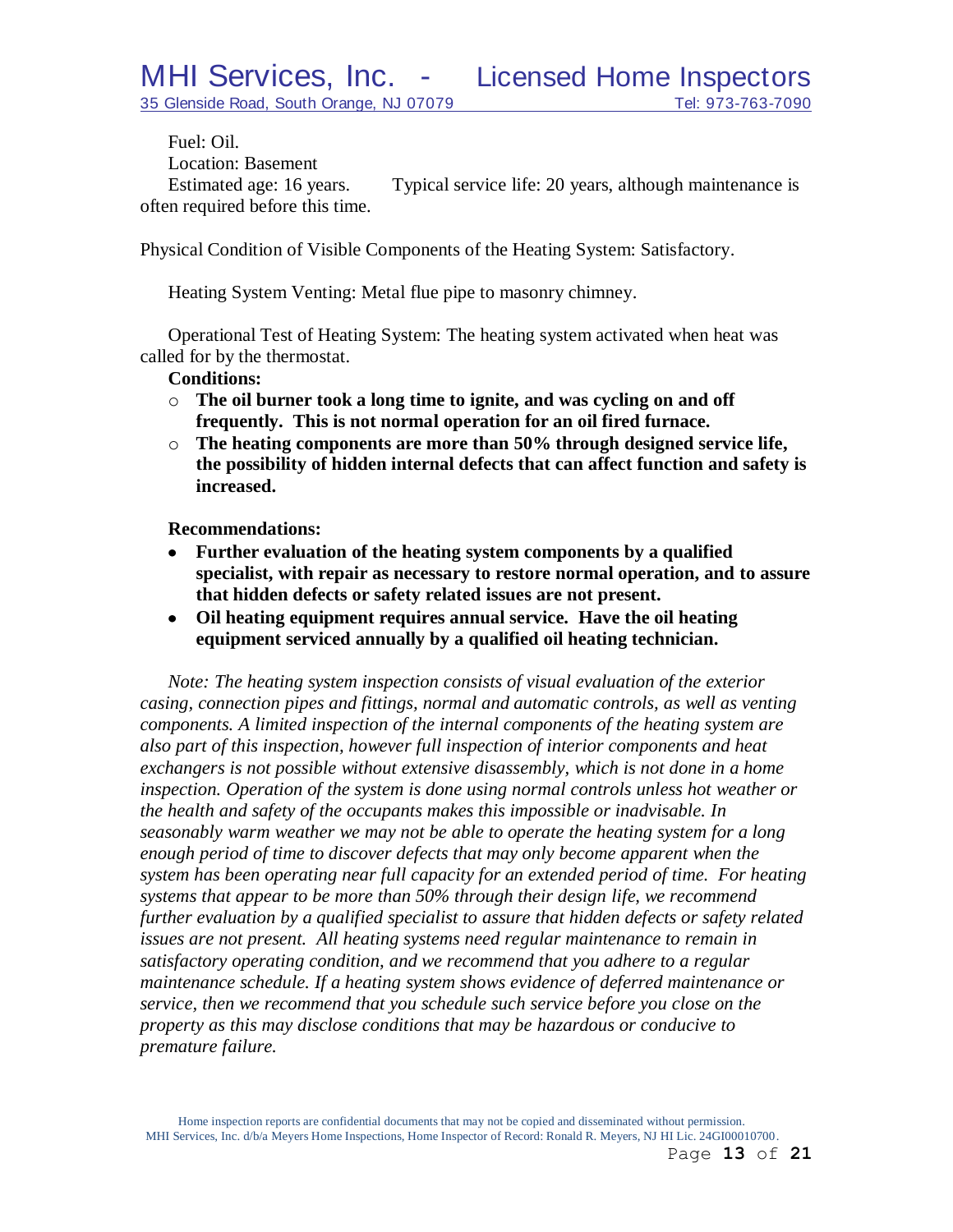Heating Equipment Clearance & Combustion Air

Heating System Location: Basement Ventilation and Combustion Air: Adequate Clearance to Combustibles: Adequate

# Central Air Conditioning None Present.

*Advisory Recommendation: Window or through the wall systems that are not permanently wired to the electrical system are not inspected as part of the home inspection. We recommend that you check these removable appliances for operation on the walk through you should do prior to closing on this property purchase.*

# INTERIOR ASPECTS OF THE HOME

## General Interior Condition

Wall and Ceiling Material: Drywall and/or plaster.

Wall and Ceiling Condition: Generally functional, **however significant wear is** 

## **present on some surfaces.**

Floor Surfaces: Wood, Carpet, Tile

Floor Condition: Generally functional, **however significant wear is present on some surfaces.**

## **Recommendations:**

- **Repainting and/or refinishing of interior walls and ceilings as desired.**
- **Refinishing of floor surfaces as desired, with carpet cleaning or replacement as desired.**

Interior Doors Wood, in generally functional condition.

Interior Stairs **No railing is present on stairs to the basement. This is a falling hazard.**

**Recommendations:**

**Have a qualified contractor install an appropriate railing along the basement stairs.**

## Kitchen

Kitchen Sink: Older, but currently functional.

Stovetop and Oven: Electric. Condition: Functional.

Garbage Disposal: None present.

GFCI electrical receptacles: **NOT present.**

*GFCI electrical receptacles protect against shocks in wet areas.*

Dishwasher: Older, but currently functional, as determined by a limited operational test on the date of inspection.

Water pressure at the sink was adequate. Drainage at the sink was adequate.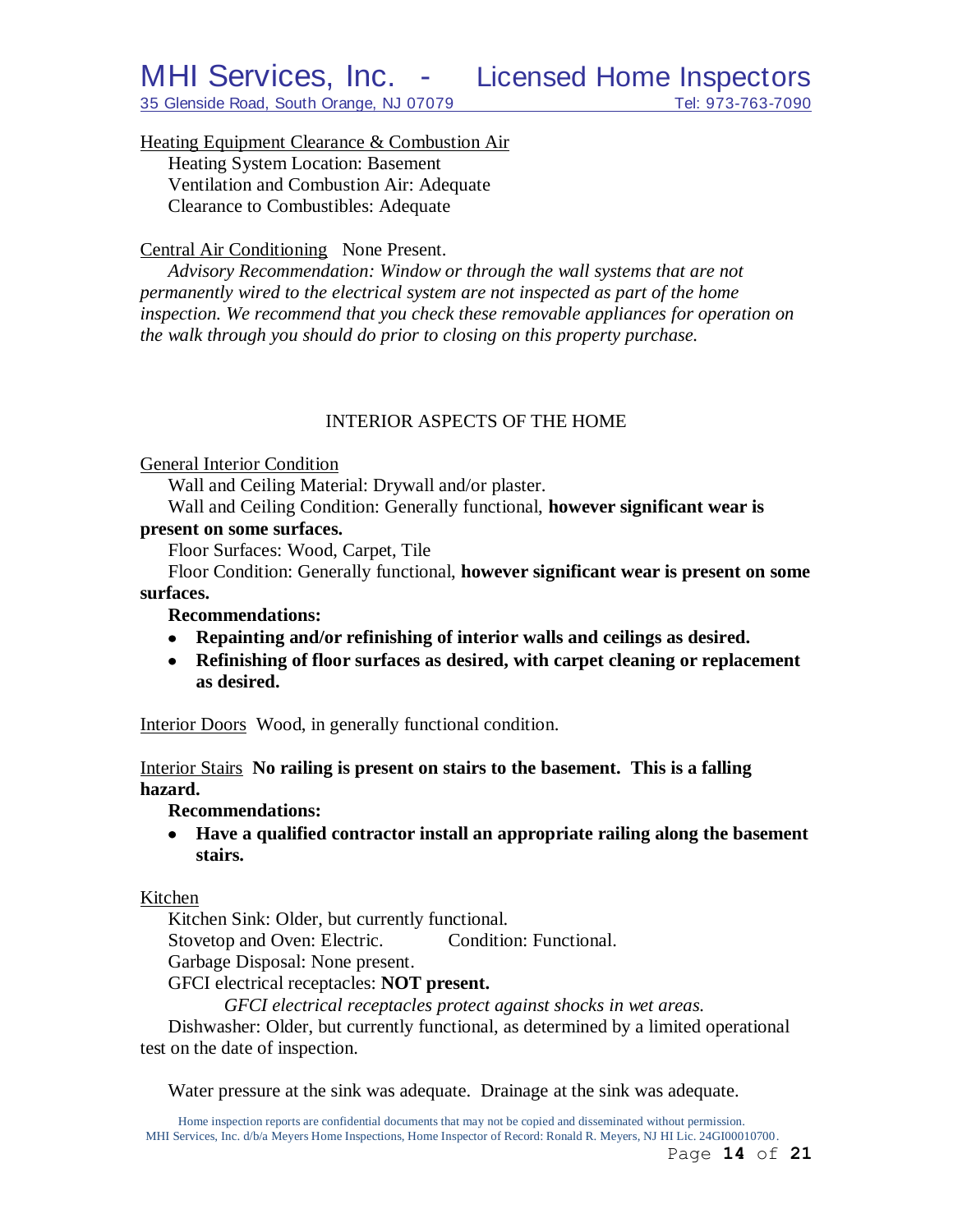Kitchen cabinets and countertops are in older condition, **with significant wear.**

### **Recommendations:**

- **See Electrical section.**
- **General kitchen renovation as desired.**

Laundry Room A washer and dryer are located in the basement.

*Note: We do not inspect or operationally test laundry appliances during a home inspection*  due to the multiplicity of different cycles built in to these units and the large amount of time it takes to complete these cycles. We recommend that any laundry equipment that is to remain in *the home be demonstrated to be in satisfactory operational condition before you close on this property. Laundry equipment installed in close proximity to finish materials can cause extensive damage to finish materials in living areas of the home should water leakage occur due to hose or equipment failure, and you should therefore turn off the water to the laundry equipment when it is not in use. If an electric dryer is present, proper installation is very important to assure electrical safety, including installation of a grounding cable for the dryer case. The integrity of the exterior ground cable should be checked periodically. If a gas dryer is present, the flex gas connector should be replaced if more than 5 years old. Dryer exhaust vent ducts should be metal rather than plastic to reduce the possibility of fire.*

#### Bathrooms

Basement: Full, with sink, toilet and stall shower over concrete base. This bathroom is worn, but is in basic functional condition.

First Floor: Full, with sink, toilet and shower over spa tub. The sink, toilet and *normal* tub operation were in functional condition.

Condition:

## o **The spa jets on the tub did not function.**

GFCI electrical receptacles: **NOT present.**

*GFCI electrical receptacles protect against shocks in wet areas.* Water pressure and local drainage were adequate in all bathrooms.

## **Recommendations:**

- **See Electrical section.**
- **Have the spa tub serviced and repaired or replaced as necessary to restore full function.**
- **Budget for basement bathroom renovation in the near future.**

## Fireplaces

Location: Family Room, and also the Basement Type: Wood Burning (both).

Hearth area Conditions: Functional

Flue Damper Conditions: Family Room Functional, **Basement flue damper lever is broken off, so flue damper is inoperable.**

**Other Conditions: Significant deposits of ash, soot, or creosote from combustion are present in the lower sections of the chimney flues and fireplaces. This can result**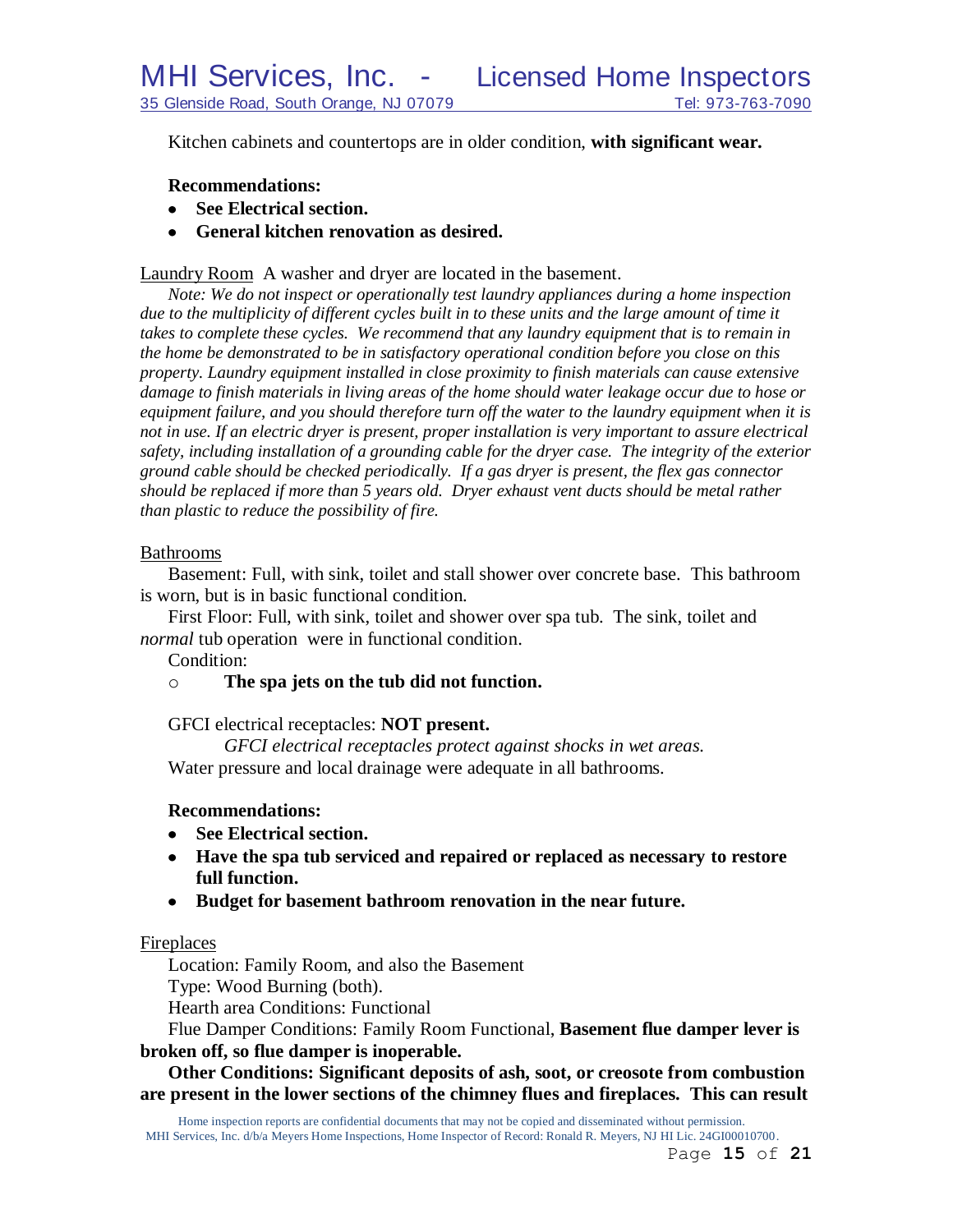**in chimney fires.**

**Recommendations:**

- **See Chimney section.**
- **Have a qualified chimney / fireplace contractor clean the fireplace and chimney flue(s).**
- **Have a qualified chimney / fireplace contractor repair the basement fireplace flue damper.**

## BASEMENT, CRAWLSPACE AND MOISTURE ENTRY EVALUATION

Basement and/or Crawlspaces The basement is currently unfinished space. The basement may have been partially finished in the past (wood stud walls remain, with removed finish materials. There is a concrete floored crawlspace connected to the interior of the basement, on the left. The crawlspace was entered and inspected where safe.

Sump Pump: Present, in the bathroom.

Condition:

- o A small amount of water was present in the sump on the date of inspection.
- o The pump appeared to be functional on the date of inspection.
- o A battery backup system is present.

Moisture Evaluation: All visible surfaces were closely inspected for stains or other evidence of prior moisture entry. Finish materials in the basement were tested with a moisture meter on the date of inspection (this includes accessible areas of both clean and any water stained areas found).

Although no high moisture meter readings were found on the date of inspection, the following adverse conditions that may allow water entry or flooding were found:

Condition:

- o **Signs of prior water entry were found to be present. The basement appears to have been flooded in the past. Where basement flooding has occurred in the past, experience shows that the possibility of repeat flooding in the future is increased.**
- o **Wood stud walls are now raised and supported on wood blocks, presumably to reduce damage from the possibility of future flooding.**



Wood stud wall is raised off basement floor by blocks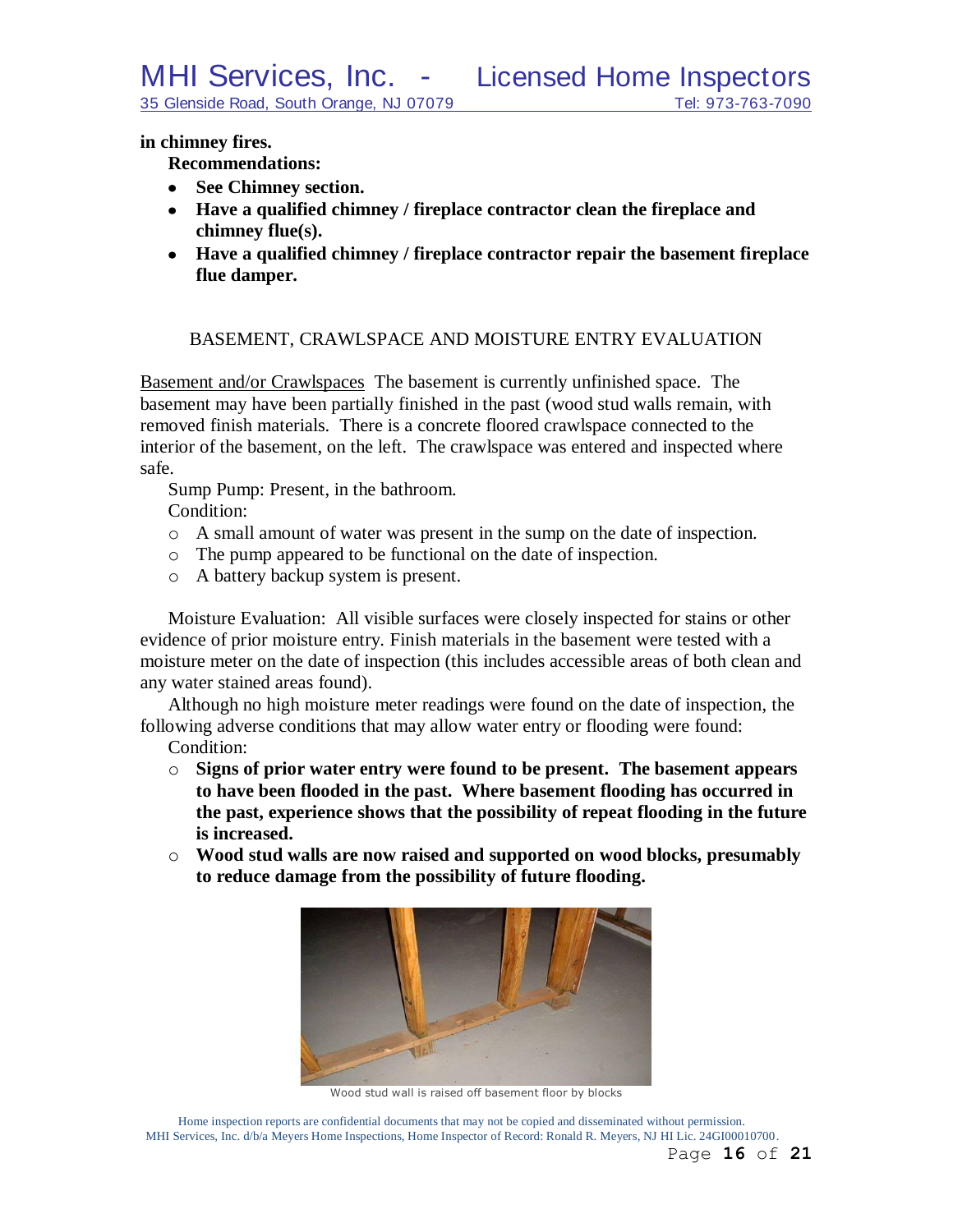- o **Lack of an adequate roof drain system could contribute to water entry into the basement and crawlspace.**
- o **Adverse exterior drainage conditions could contribute to water entry into the basement.**

**Recommendations:**

- **See Roof Drainage section – proper maintenance of gutters and downspouts can reduce the possibility of water entry into the basement.**
- **Further evaluation by waterproofing specialists to determine what additional measures are needed to assure that this basement or crawl space remains dry, followed by installation of these waterproofing systems.**
- **If the basement is to be refinished, ensure that water resistant materials are used, particularly where materials are close to or in contact with the basement floor or wall.**
- **Ensure that adequate space and ventilation is present between foundation walls and basement finish walls.**

*Please be aware that the lower level interior space is near or partially below grade level, and foundation walls and the floor slab floor cannot be perfectly water proofed, and therefore the possibility of water entry with consequent damage to stored materials or current and future finish materials exists, especially during extreme weather conditions. If recent basement dewatering (waterproofing) work has been done, this may hide evidence of prior water entry conditions, which may recur in the future. This home inspection cannot assure you that waterproofing work done by others will be completely effective. We cannot predict future conditions related to water entry, and make no representation that water entry will not occur in the future.*

# THE ATTIC

Attic Space The unfinished, partly floored attic crawlspace is accessible by pull down stairs in the hall. The attic spaces were entered and inspected where safe access was possible.

Condition:

- o No structural defects were found.
- o **Roof ventilation may not be adequate.**
- **Recommendations:**
- **See Roof section.**

#### Insulation

Visible areas of insulation: Fiberglass in attic floor. Insulation Condition: Functional for its type and age.

*Note: Most homes of this age and type were not insulated well enough to meet current standards for energy efficiency. Consequently, you may find that exterior walls feel cold,*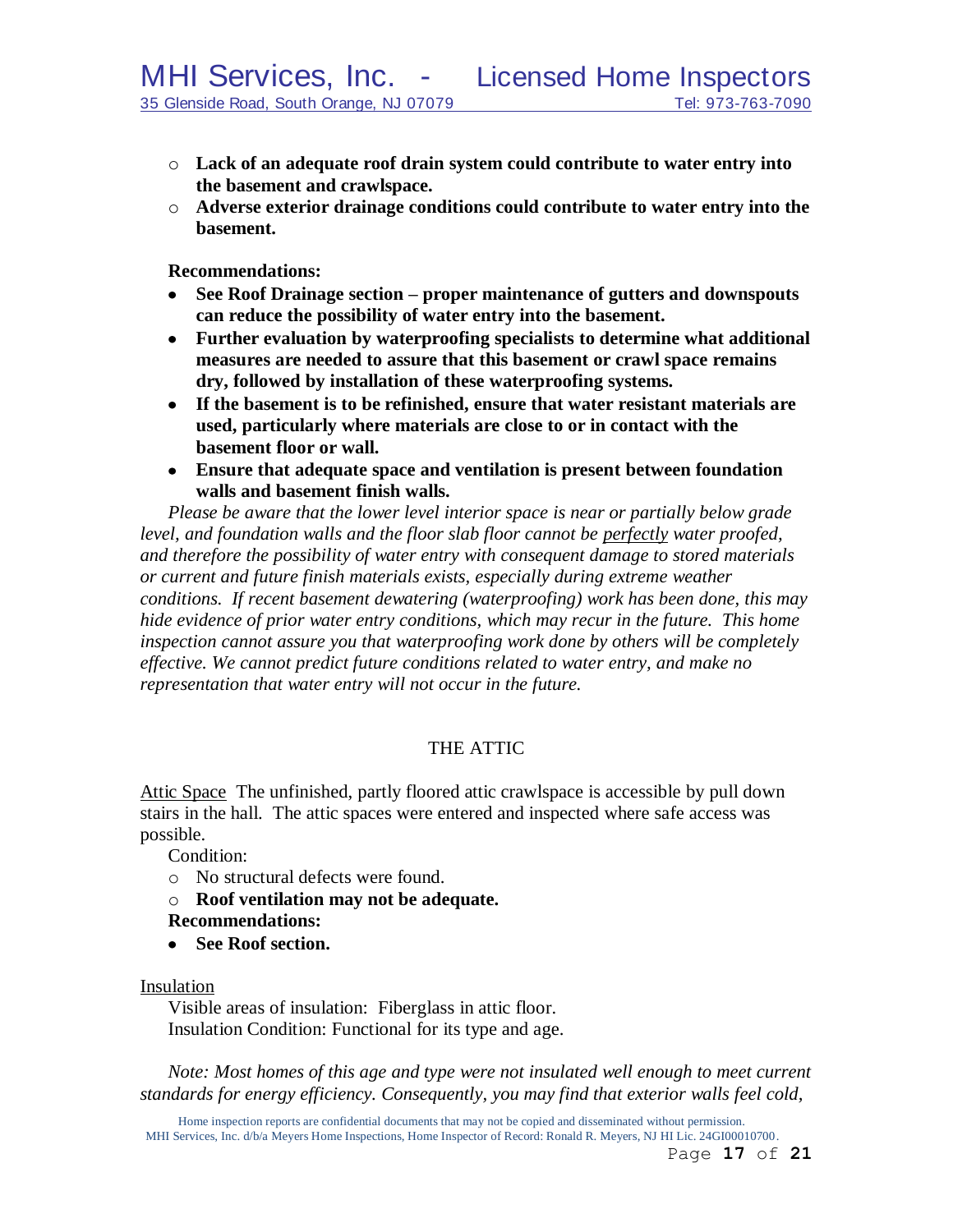*and the cost for heating this home may be higher than for a similar size home built to modern construction standards.*

**Recommendations:**

**For older homes, even if the insulation is properly installed, it may not meet current energy standards, and you should consider further specialist evaluation to determine if additional insulation should installed to reduce your heating and cooling costs.**

# GARAGE SPACE

Garage Two car attached.

Vehicle Doors: Two wood frame and wood composition panel overhead doors. Power Openers: Right side door only.

Vehicle door(s) were operated.

**The doors have significant water / weather related deterioration on some of the panels.**



Damage to garage door

Power Opener safety cutoff sensors condition:

o **Present, but sensors mounted too high (incorrect installation).**

Garage Structure: **Termite damage was found in the garage wall between the doors (see Structural Supports section).**

**Recommendations:**

- **Have a qualified garage door contractor repair or replace doors as necessary, and adjust height of garage door opener sensors to be 6 inches from the floor or lower.**
- **See Structural Supports section and the separate wood destroying insect report.**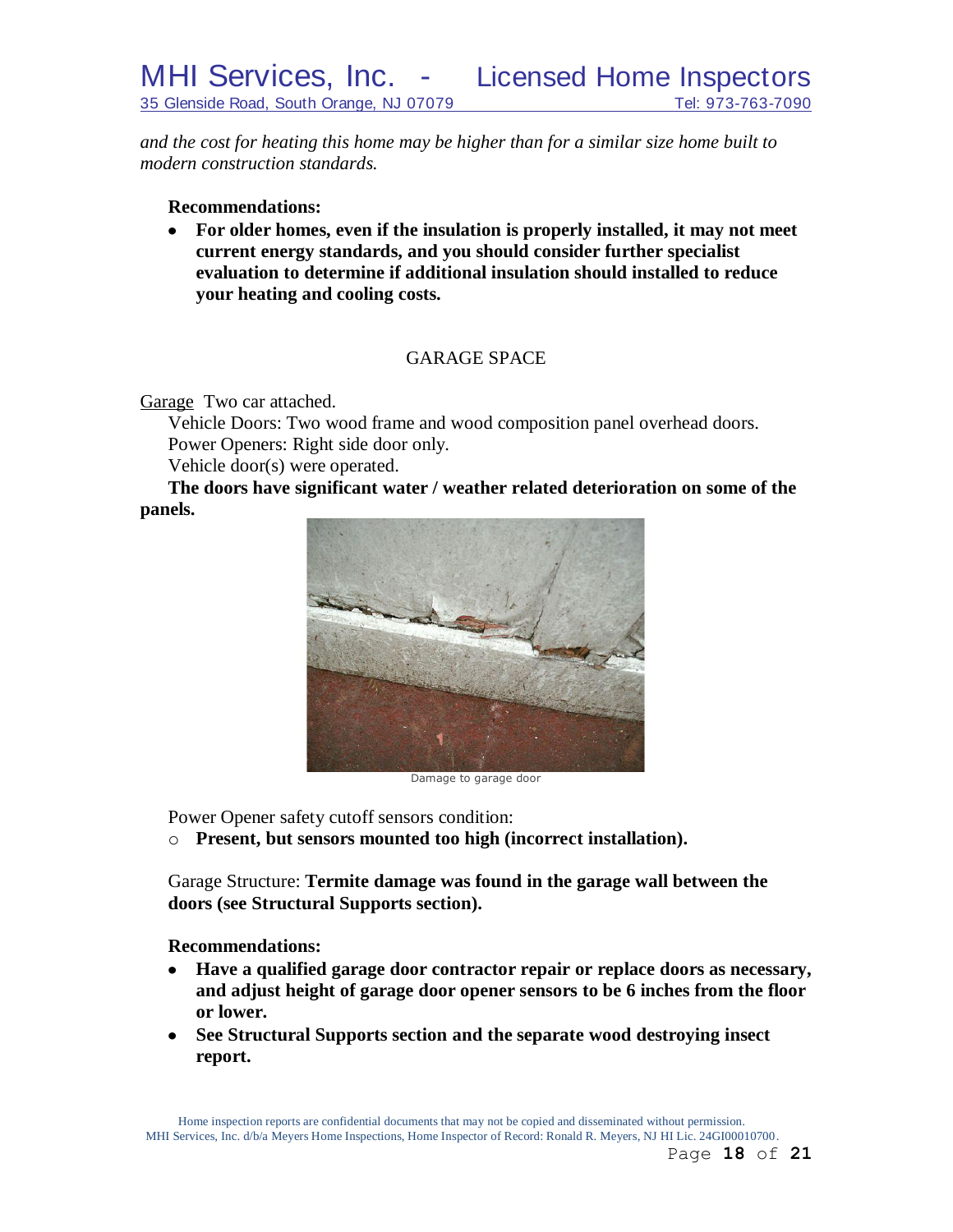## FUEL OIL STORAGE, FIRE SAFETY ASBESTOS & other ENVIRONMENTAL ISSUES

#### Fuel Oil Storage

The heating system for this home currently uses fuel oil.

The oil storage tank is located above ground, in the basement. The tank appeared to be in functional condition on the date of inspection based on an inspection of the exterior.

**Please note that steel tanks corrode from the inside out, and eventually fail and leak. Only an inspection using specialized equipment can determine the remaining life of the tank.**

*An abandoned buried oil tank may still be present on the property.*

*Note: The newer oil tank in the basement uses a portion of the old oil lines, buried beneath the concrete basement floor. Buried copper oil lines can deteriorate over time, resulting in oil leakage.*

 **This home inspection does not include evaluation of buried oil tanks or soil testing to determine if leakage has occurred. The history of this property is not known by us, and therefore we cannot assure you that a hidden buried oil tank does not exist on this property. If a higher level of confidence regarding the presence or absence of buried tanks is desired, then a tank search utilizing specialized equipment would be required.**

**Recommendations:**

- **Specialist search for abandoned buried tanks and specialist evaluation of buried and/or above ground oil storage tanks, either in use or abandoned. As leaking oil tanks can result in significant expenses, we advise careful review with legal counsel of any documents or statements relating to oil tank(s).**
- **Have a qualified oil tank technician run new oil lines completely above grade level, in such a way as to be protected from damage.**

Smoke & Carbon Monoxide Detectors & Fire Safety Devices Installation of smoke and carbon monoxide detectors, and a fire extinguisher in kitchens are recommended for this residence. We do not test fire safety devices, since these must be checked on a regular basis for proper operation, and this should done prior to closing on this property and regularly according to manufacturer advice thereafter.

Carbon Monoxide Tests Carbon monoxide (CO) is produced when fossil fuels are burned. Properly operating gas, or fuel oil burning heating systems normally produce very low levels of this toxic gas, and it is normally vented to the outside of the home. The best protection against carbon monoxide poisoning in a home is regular maintenance of the heating systems and chimney and flue connections, as well as properly maintained carbon monoxide detectors/alarms in the home. In the course of our home inspection the inspector wears a CO meter/alarm for his protection and yours, and all areas of the home that are entered are therefore automatically checked during our inspection. If the CO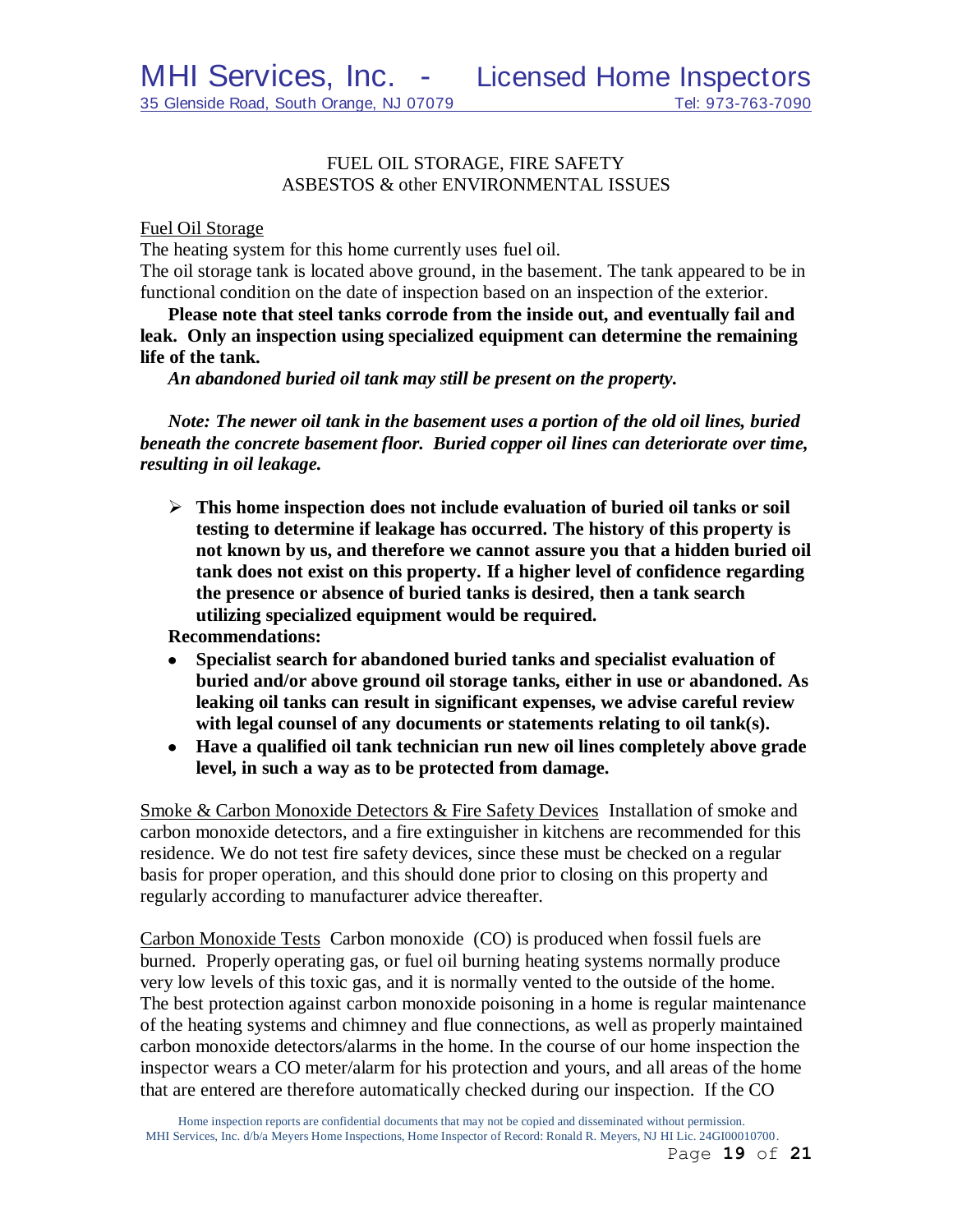meter indicates a high level of this gas, we alert occupants and state the condition in the report.

Lead Paint Homes built prior to 1978 may have surfaces covered with paint containing lead oxide pigment, and under certain circumstances this lead-based paint can become a health hazard. **We are not certified lead inspectors, we are not insured for adverse conditions related to lead contamination of water, paint, or other materials in the home, and this inspection absolutely does not include testing for lead or evaluation of related hazards.** 

**Recommendation: Further evaluation and testing done by specialists for your protection.**

Asbestos This inspection cannot guarantee that asbestos materials, which have been commonly used for insulation and some finish material, are present or absent from this home. Older homes usually have some asbestos bearing materials used in the construction, while more recently constructed homes are likely to have little or no asbestos used in the construction and interior materials. *To determine with certainty if asbestos is present, sampling and lab testing is required, which is not included in this inspection.* **We are not certified asbestos inspectors, we are not insured for adverse conditions related to asbestos, and this inspection absolutely does not include testing for asbestos or evaluation of related hazards.**

**Recommendations: Further evaluation and testing done by specialists for your protection.**

Mold & Fungal Conditions Mold and other fungal organisms are a natural part of our environment and cannot be completely eliminated. Certain types of construction and wet conditions in a home can, however, allow excessive growth of mold, and damage to the structure and a health risk may occur. Humid or wet conditions in the home and finish and stored materials in basements, below grade areas and attics may be especially prone to accelerated mold growth when water penetration occurs. **We are not certified mold inspectors or mold experts, we are not insured for adverse conditions related to mold or fungal organisms, and this inspection absolutely does not include testing for mold or other fungal organisms.**

**Recommendation: You should have further evaluation and testing done by specialists for your protection.**

Inspection for Rodents & Other Pests Not Included This home inspection does not include an inspection for rodents and other pests such as mice, rats, squirrels, bats, roaches, bedbugs, or other insect pests.

Ordered Tests A radon screening test is being done. The results of this radon test are pending laboratory analysis and will be sent directly to you by the testing lab. If this home has a radon mitigation system installed, the radon test is done with the system in operation. The radon test is done by a licensed radon technician, but not a radon mitigation specialist, and the radon mitigation system, if present, is not evaluated or